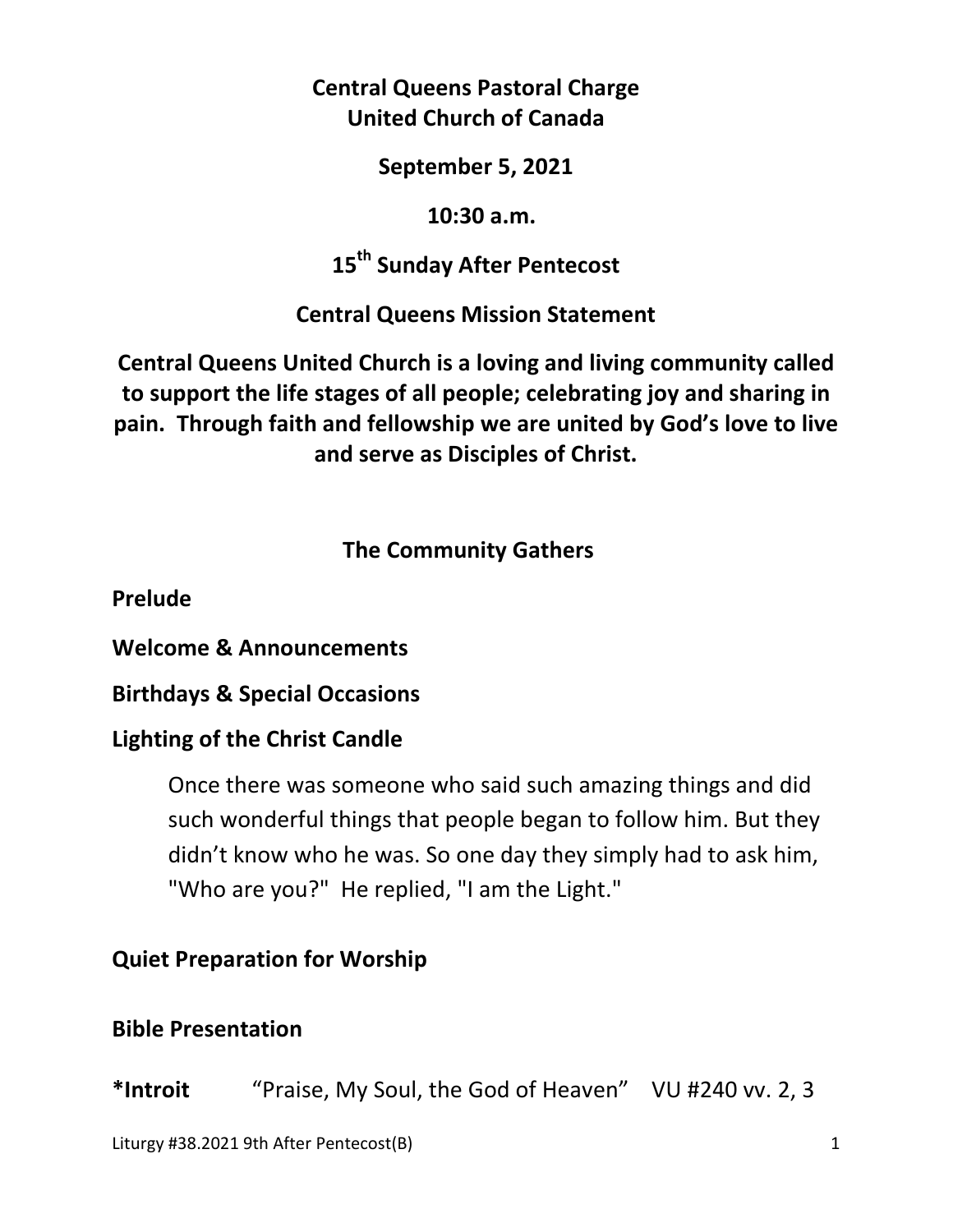# **\*Call to Worship**

One: Put your confidence in God. **All: Those who have God as their helper will rejoice.** 

One: God gives justice to the oppressed and food to the hungry. **All: God frees the prisoners and opens the eyes of the blind.** 

One: So, put your trust in God's goodness. **All: Let God's reign endure forever! Let us worship God.** 

**\*Hymn** "Precious Lord, Take My Hand" VU #670

## **Prayer of Approach**

Eternal God, first and last, our beginning and our end,

beside you there is nothing or no one greater.

You gave breath to all living things.

By your Spirit, you are among us still, breathing new life,

turning anger into reconciliation,

division into unity,

grief into consolation.

Through your grace, you open up new directions and new possibilities for the world you love.

So, we offer you our lives and our labours in worship and in service,

joining in creation's song of praise and adoration:

Holy, holy, holy are you, O God,

Father, Son and Holy Spirit, now and always. **Amen.** 

With Jesus, we share in the ancient prayer…

### **Lord's Prayer**

**Hymn** "Draw the Circle Wide"MV #145 vv. 1, 2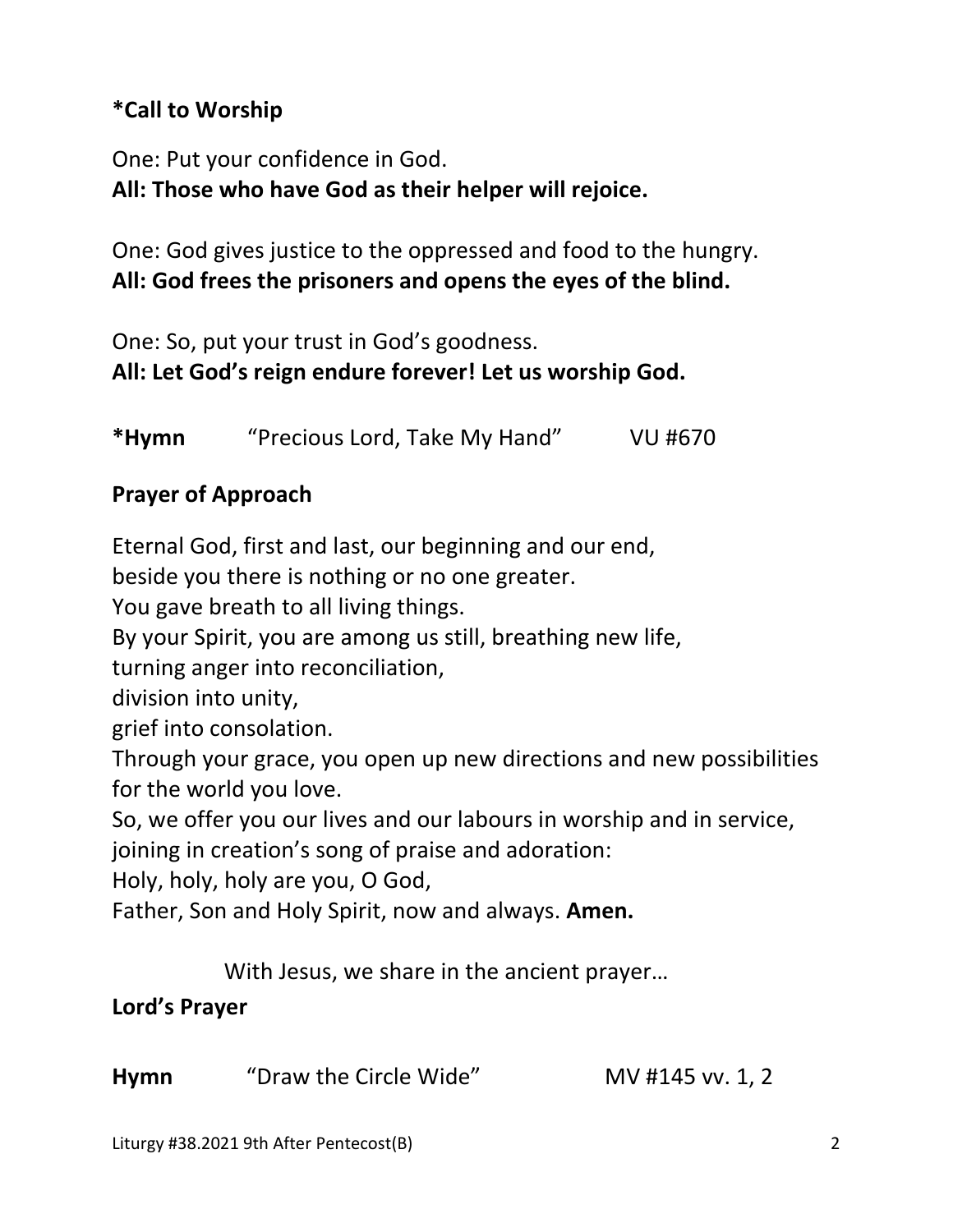#### **All God's Children**

| <b>Hymn</b>             | "Draw the Circle Wide"          | MV #145 v.3    |
|-------------------------|---------------------------------|----------------|
|                         | <b>Listening for God's Word</b> |                |
| <b>Sacred Word</b>      |                                 |                |
|                         | <b>Isaiah 35: 4-7a</b>          |                |
| Psalm 125               |                                 | <b>VU #849</b> |
| James 2: 1-10, 14-17    |                                 |                |
| Anthem                  | "Jesus is My Lord"              |                |
| <b>Sermon</b>           | "Living with Joy"               |                |
| <b>Reflective Music</b> |                                 |                |

### **Responding to God's Word**

#### **Offertory Invitation**

The Book of Proverbs declares that those who are generous are blessed, for they share their bread with the poor. We do not bring bread today, but we offer a portion of God's gifts to us. May our gifts and our labours, whether paid or volunteered, meet the needs of those who often go without.

### **\*Presentation of Offering**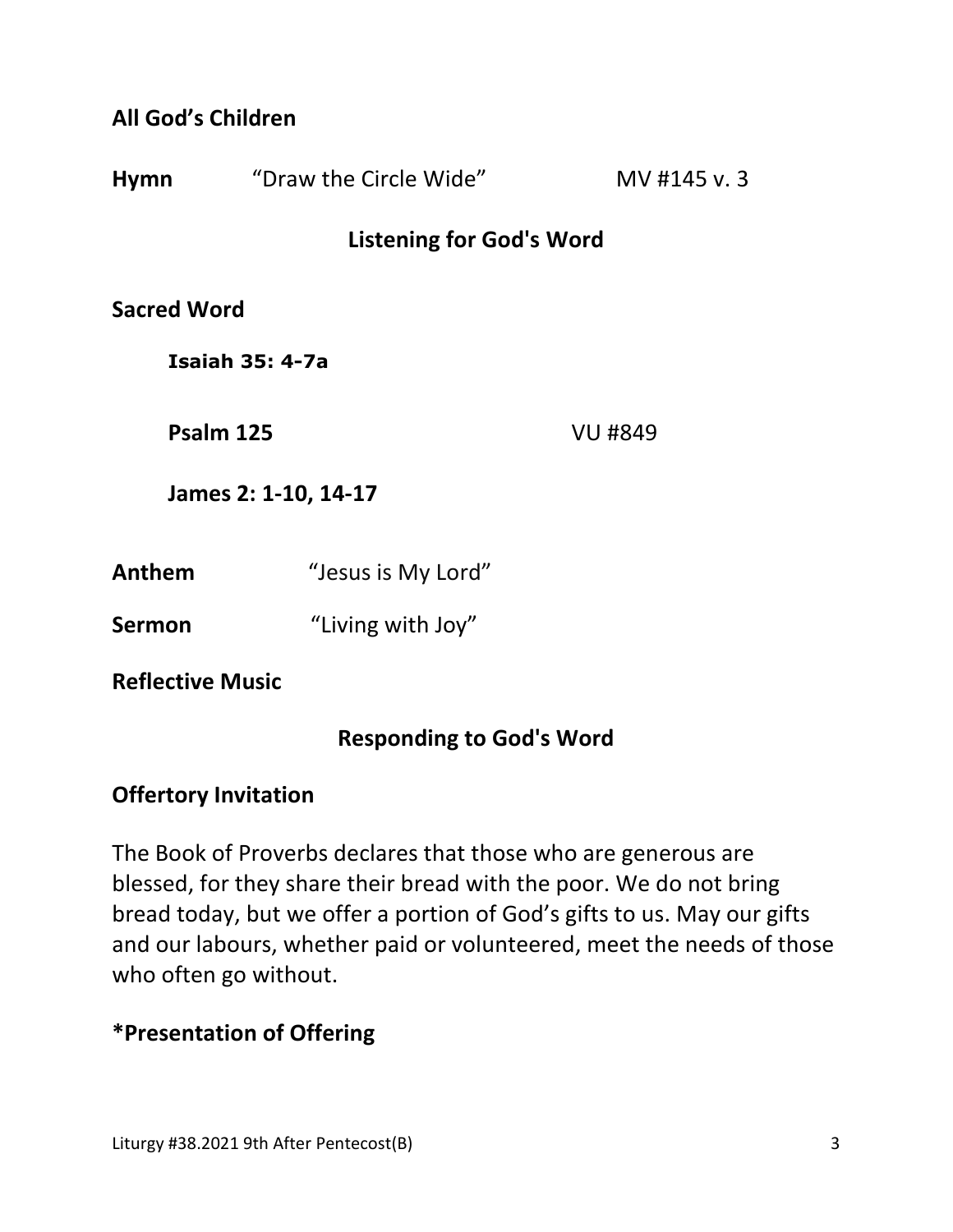# **\*Offertory Prayer**

Generous God, you call us to reach out to those in need in kindness rather than judgment, and with generosity, not just good intentions. Bless our gifts and our actions for Christ's sake, that our faith in his love will show in our actions through the church that bears his name.

## **Prayers of Thanksgiving and Intercession**

O God in whom we live and move and have our being: We come to you in prayer as the summer season draws nearer to its close: we give you thanks for the occasions we have enjoyed to catch up with family and friends; to travel for recreation and restoration and let our worries go. We are grateful for each moment to savour the beauty of creation. Refresh us for the season ahead we pray, and renew our commitment to serve you.

O God, Jesus faced many demands wherever he went,

and pressure from critics, whatever he did.

We pray for all those who have not found rest this summer:

for those whose work is stressful, exhausting, or unappreciated;

for those whose livelihoods remain uncertain,

because of the pandemic or through disasters caused by heat, fire, or storm.

We pray for those with hard choices to make,

about work or school or what comes next,

about relationships and priorities,

or about social policy and community leadership.

*(Hold silence for 20 seconds)* 

May they know your strength and guidance day by day.

Liturgy #38.2021 9th After Pentecost(B) 4